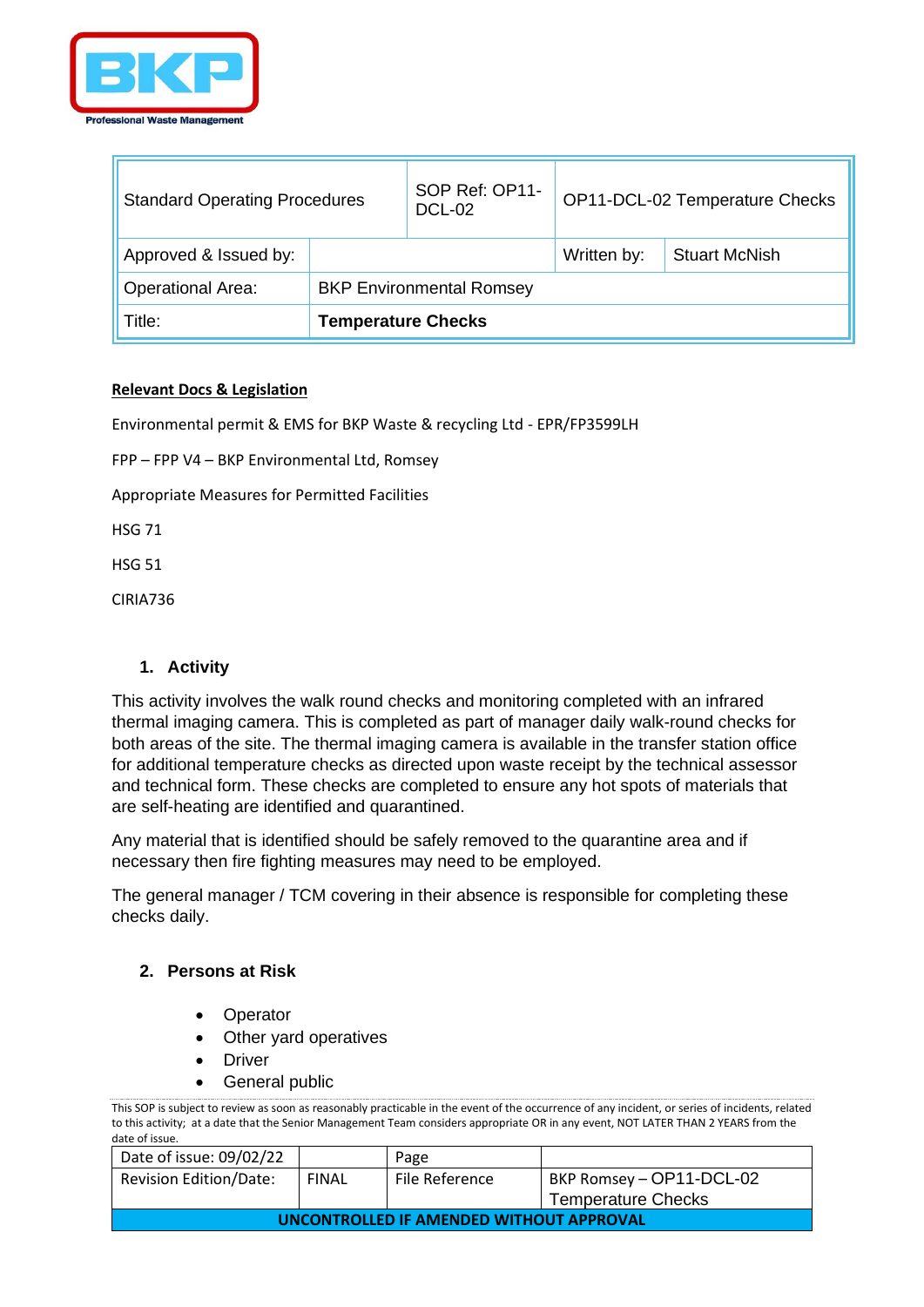- Contractors and visitors
- Shared Site Occupancy

# **3. Hazards**

- Inclement weather: ice, snow, rain or fog.
- Slips, trips, falls
- Fire caused by self-heating material
- Exposure to chemicals within the waste material
- Working at height
- Vehicle movements
- Forklift truck movements
- **4. Procedures**
	- **a) You as the operator**

As part of the walkround check all rows in both the transfer station and the LTP will be walked and inspected for signs of elevated temperatures to identify self-heating materials prior to them causing a fire.

A baseline temperature picture against empty steel / plastic drums stored in direct sunlight should be taken to indicate what the expected temperature of materials to me.

The temperature checks are simply conducted using the FLIR C3-X thermal camera or equivalent.



COMPACT THERMAL CAMERA FLIR C3-X

The FLIR C3-X compact thermal camera is an affordable, professional inspection tool for building, facilities maintenance, HVAC/R, electrical repair, and other troubleshooting applications. Featuring a thermal camera, visual inspection camera, and LED flashlight, the powerful FLIR C3-X makes it easy to identify hidden problems. Built-in FLIR Ignite™ cloud connectivity allows direct data transfer, storage, and backup, so images are always available on all your devices. The 3.5inch integrated touchscreen is simple to use, so you can quickly inspect, document repairs, and share evidence with customers. With the FLIR C3-X in your pocket, you'll be ready anytime to find hot fuses, air leaks, plumbing issues, and more.

www.flir.com/C3-X

| Date of issue: 09/02/22                  |              | Page           |                           |
|------------------------------------------|--------------|----------------|---------------------------|
| <b>Revision Edition/Date:</b>            | <b>FINAL</b> | File Reference | BKP Romsey - OP11-DCL-02  |
|                                          |              |                | <b>Temperature Checks</b> |
| UNCONTROLLED IF AMENDED WITHOUT APPROVAL |              |                |                           |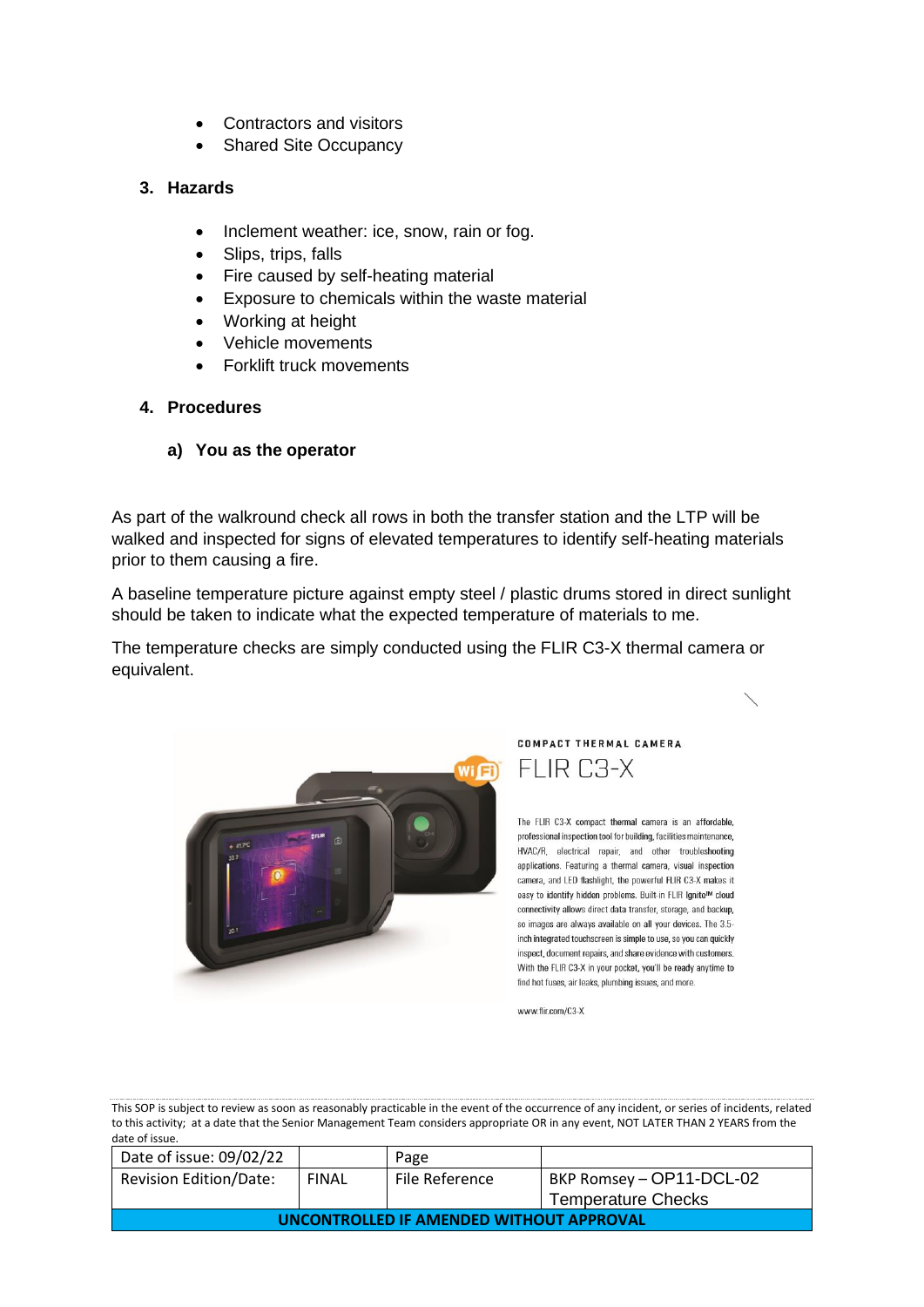All rows and walkways must be accessible to complete these checks. This is covered on the daily compliance check sheets (DCL-01a for transfer station and treatment plant). All rows and walkways must be walked using the camera to check containers for hot spots. The background reading will show ambient temperature and any thermal hot spots will appear white.

Drums stored in direct sunlight on sunny days will need to be accounted for as these will show slightly elevated temperatures. Further investigation may be required if there is uncertainty. This is why background empty drums on the same days must be used to determine if it is waste material or just sunlight.

Particular attention should be paid to the following materials which are of higher risk

- Rags / Wipes and Absorbents C/w Hydrocarbons Lower Yard Location 8
- WEEE storage areas Indicated in the top yard
- Battery Storage Areas Indicated in the top yard
- Lithium Battery Storage self-bunded Metal Container In top yard
- General Waste skip

Site chemists as part of acceptance checks complete temperature checks on rags and other materials that may self-heat ad indicated by technical assessor at pre-acceptance stage.

Batteries & Rags must be checked upon receipt for signs of elevated temperatures.

Doing the checks upon receipt of material that have been identified as high risk eliminated the risk of putting them into a pile / storage with other combustible materials.

Results of the temperature monitoring is recorded on the daily compliance sheet for the respective areas of the site should no elevated temperatures be found. Please record average temperatures seen to allow data trends to be observed of what a typical temperature of identified higher risk materials is.

#### **In the event of elevated temperature**

If it is safe to do so remove the container to the quarantine area with FLT or mobile plant as designated on the site plan. Refer to nature of previous contents for guidance on best fire fighting agents to use and fire fighting measures. I.e. Do not fight lithium metal Battery fire with water. Use dry sand or Blue Extinguishers. Lithium battery safety is covered in a separate. SOP TS-ABTO-05 - Lithium Battery Safety & Management.

If container or it's contents ignite or show signs of thermal runaway then refer to emergency plan for contact details and next steps and contact the emergency services if the fire cannot be controlled with the use of extinguishers / water safely.

| Date of issue: 09/02/22                  |              | Page           |                           |
|------------------------------------------|--------------|----------------|---------------------------|
| <b>Revision Edition/Date:</b>            | <b>FINAL</b> | File Reference | BKP Romsey - OP11-DCL-02  |
|                                          |              |                | <b>Temperature Checks</b> |
| UNCONTROLLED IF AMENDED WITHOUT APPROVAL |              |                |                           |